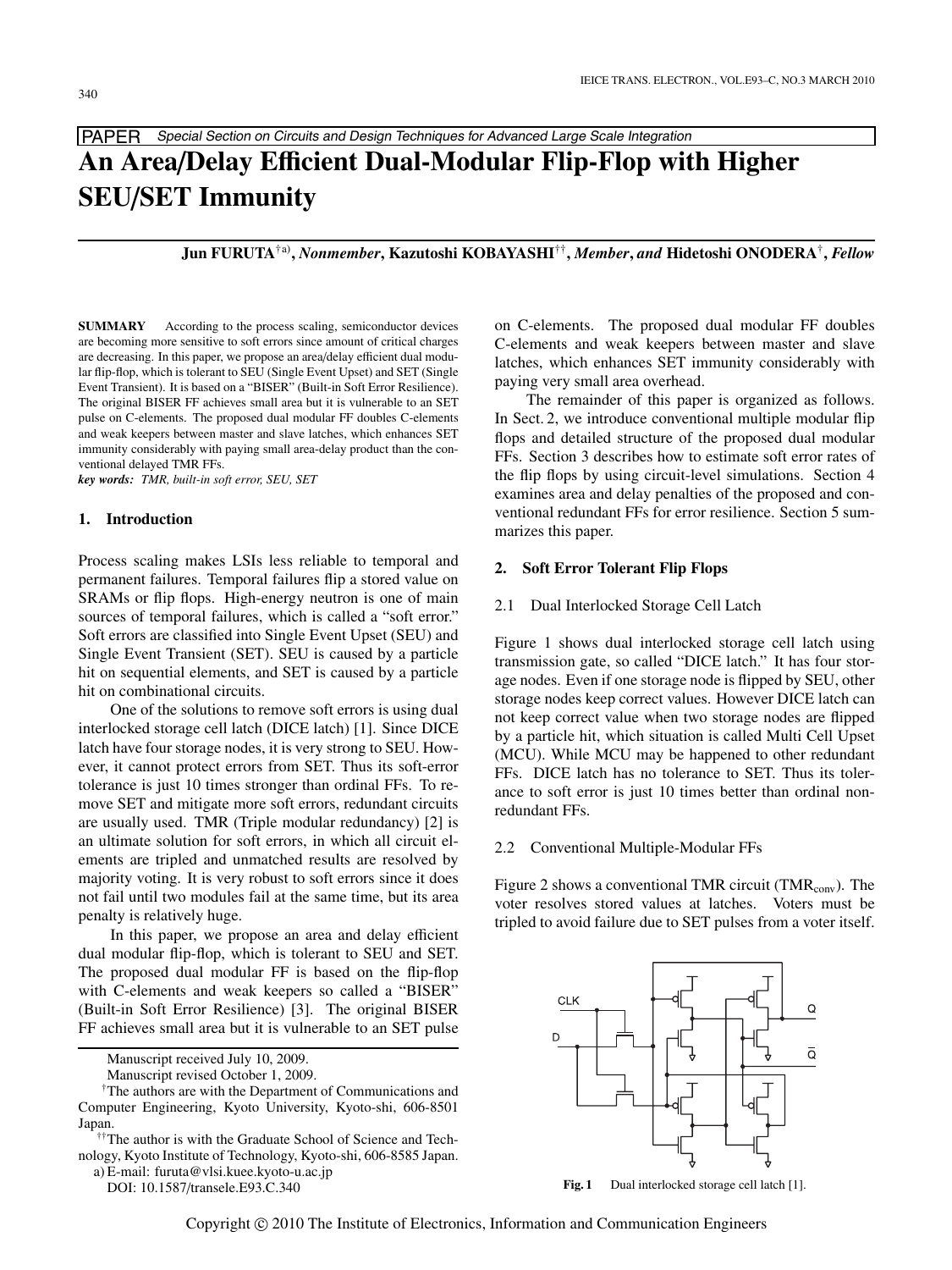

**Fig. 2** Conventional TMR flip flop tolerant to temporal errors from combinational circuits and FFs  $(TMR_{conv})$  [2].



**Fig. 3** Delayed-TMR flip flop tolerant to temporal errors from combinational circuits and FFs. (DTMR) [4].



**Fig. 4** Delayed-DMR flip flop (DDMR FF or BISER) using a delay element, C-elements and weak keepers to remove SETs and SEUs [3].

It shows tight robustness to soft errors from combinational circuits and FFs, but the area penalty should be huge. It is more than 3 times bigger than a non-redundant circuit.

Figure 3 is a delayed-TMR FF (DTMR) [4] tolerant to soft errors on combinational circuits, master and slave latches. Two delay elements denoted by  $\tau$  prevent an SET pulse being captured by multiple latches. Temporal soft errors on latches can be resolved using the voter and delay elements. An SET pulse from the voter can be removed by the delay elements on the next stage. Thus a voter is placed after slave latches and have no redundancy.

Figure 4 is a delayed DMR (DDMR) FF using Celements and weak keepers (BISER) [3]. A C-element and a weak keeper hold the current value if two input signals are different. It is also robust to an SET pulse from combinational circuits and also to an SEU on latches or weak keepers. But it is very weak against an SET pulse from Celements. If an SET pulse is generated from a C-element



**Fig. 5** A proposed DMR FF called Double-Delayed DMR FF.



**Fig. 6** Another proposed DMR FF called Enhanced delayed DMR FF.

before the slave latches, both of them capture the incorrect value caused by the SET pulse.

## 2.3 Proposed DMR Flip Flops Immune Against Soft Errors on C-Elements

As described in the previous section, the conventional BISER FF is not resilient to SET pulses on the C-element. We propose two modified structure to enhance SER immunity with small area and delay penalty. In order to avoid multiple flips on latches by an SET pulse from the Celement, one possible solution is to insert another delay element between the C-element and the redundant slave latch. The other solution adds another pair of the C-element and weak keeper between redundant master and slave latches.

Figure 5 shows one proposed structure called "Double-Delayed DMR FF  $(D^3MR$  FF)." To avoid multiple flips caused by an SET pulse from the C-element, an additional delay element is attached before the redundant slave latch. But the dual modular FF has a fundamental drawback to eliminate multiple flips by a delay element. It is because the weak keeper prolongs an SET pulse. When an SET pulse is generated at the input port of the slave latch, the weak keeper is flipped temporally. The feedback inverter in the weak keeper prevents the input port going back to its original state.

Figure 6 shows another proposed structure called "Enhanced delayed DMR FF  $(ED<sup>2</sup>MR FF)$ ." C-elements and weak keepers between master/slave latches are doubled to avoid simultaneous flips on slave latches. It achieves small area and delay penalties compared with  $D<sup>3</sup>MR$  FF.

Details of the error resiliency, area and delay overhead of the proposed and conventional multiple-modular FFs are discussed in Sect. 4.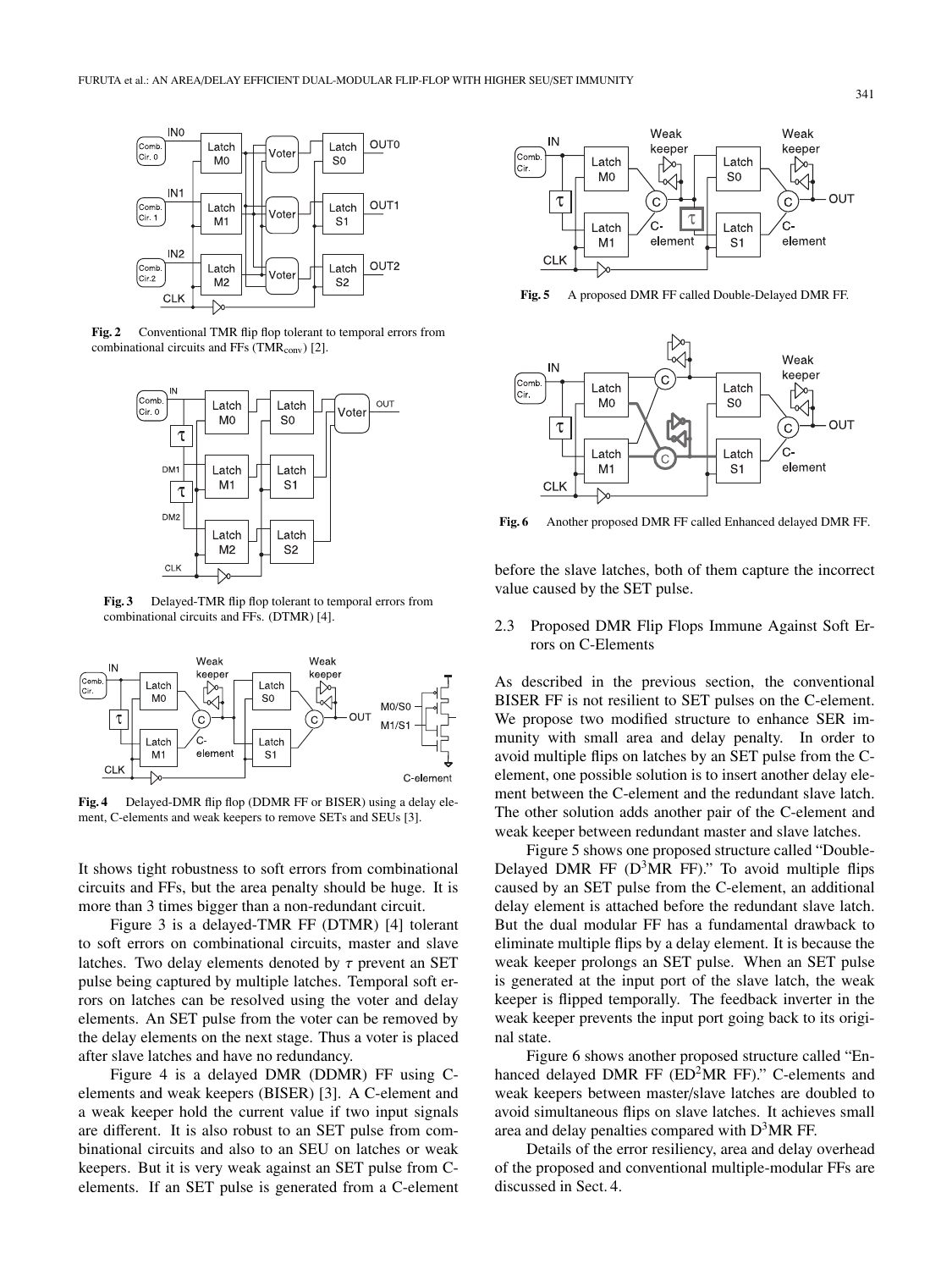## **3. Soft Error Rates of FFs**

Here we estimate amount of charge to flip latched in a DICE latch and multiple-modular FFs caused by a particle hit on latches, weak keepers and combinational circuits by circuitlevel simulations and show analytical equations to compute SERs of soft error tolerant FFs.

# 3.1 Estimation of SERs by Critical Charge

In the terrestrial environment, high-energy neutrons are main sources of errors. A high-energy neutron injected to silicon produces a secondary charged particle. If it hits a silicon atom near a drain region, electrons or holes are collected to the drain region by drift and diffusion. We use the single-exponential model as in Eq. (1) [5], for transient current caused by the particle.

$$
I(t) = Q \frac{2}{T \sqrt{\pi}} \sqrt{\frac{t}{T}} \exp\left(\frac{-t}{T}\right)
$$
 (1)

where *T* is a time constant depending on a fabricated process and  $Q$  is a total charge collected to the drain region.  $Q_{\text{crit}}$  is defined as the minimum charge to flip a latch in FFs. After obtaining  $Q_{\text{crit}}$ , Eq. (2) from [6] is used to compute SERs.

$$
N_{\text{SER}}(Q_{\text{crit}}) = F \times A \times K \times \exp\left(-\frac{Q_{\text{crit}}}{Q_{\text{s}}}\right) \tag{2}
$$

where  $F$  is the high-energy neutron flux and  $A$  is the drain area of transistors related to soft errors. *K* is a fitting parameter. *Q*<sup>s</sup> is called "charge collection efficiency" that is correspond to the sensitivity of the critical charge. *Q*<sup>s</sup> strongly depends on doping and supply voltage [7]. We use the parameter values as in Table 1 obtained from [6] for a 100 nm process. But circuit simulations are done by 90 nm process parameters. We use three different *T* value, 10 ps, 20 ps and 30 ps, since *T* widely changes by process conditions. On the other hand,  $Q_s$  value is equivalent to that of the 100 nm process because  $Q_s$  is proportional to the process scaling instead of process conditions.

In our experiments, an ideal current source in Eq. (1) is attached to a circuit node to estimate the critical charge. Circuit-level simulations with a 90 nm process estimate amount of critical charge by adding the ideal current source on a node of a particle hit. We assume the following conditions to simply circuit simulations.

- 1. Particles hit on drain regions of only NMOS, not PMOS.
- 2. NMOS is always off so as to flip the inverter by the charges generated from the particle hits.

From the condition 1, we may underestimate the SER. The overall SER should be doubled in the CMOS circuits. But it can be said that the probability when NMOS is off is 50%. Therefore, the above assumption gives the reasonable SERs considering particle hits on both NMOS and PMOS.

**Table 1** Parameters for SER estimation.



**Fig. 7** Inverter chain with fanouts. A high-energy neutron hits to N0.

# 3.2 SER Caused by a Particle Hit on Combinational Circuits

Figure 7 shows a circuit structure to estimate SEUs caused by SET pulses from combinational circuits. We assume that a 11FO4 inverter chain is connected to an FF. *Q*crit of logic gates cannot be estimated easily since operating circuits fail only when a generated transient pulse is latched. We have to consider these three masking effects to estimate SEUs caused by SET pulses from logic gates, electrical masking, latching window masking and logical masking [8]. Because of electrical masking, SET pulses are gradually attenuated after passing through the series of logic gates. Table 2 shows amount of required charge on N0 to generate an SET pulse at the output node of the 11FO4 inverter chain. The row of the "Minimum" means the required charge to generate a minimum pulse at the output node, while that of the "50 [ps]" means the required charge to generate a pulse continuing for 50 ps at the output node. By assigning each value of charge to  $Q_{\text{crit}}$  in Eq. (2), we can obtain the rate of the pulse above the width such as 50 ps, 75 ps, etc. After obtaining the charge tables for all nodes (N0-N10), the rate of the SET pulse above all widths in the table can be derived by accumulating the error rates of all nodes. Table 3 shows the rate of the SET pulse above the specified with  $(N_I)$  and the rate of the SET pulse between the specified width range  $(\Delta N_I)$ .

An SEU happens if an SET pulse is longer than the sum of setup and hold time of an FF called latching window. But the possibility to latch the SET pulse is varied according the the latching window time w and the clock period *c*. The total SER caused by the 11FO4 inverter on the non-redundant conventional FF is computed from Eq. (3) [8].

$$
N_{\text{I FF}} = \int_{w}^{c+w} \Delta N_{\text{I}}(t) \frac{t-w}{c} dt \tag{3}
$$

where  $\Delta N_I(t)$  denotes the rate of the SET pulse with the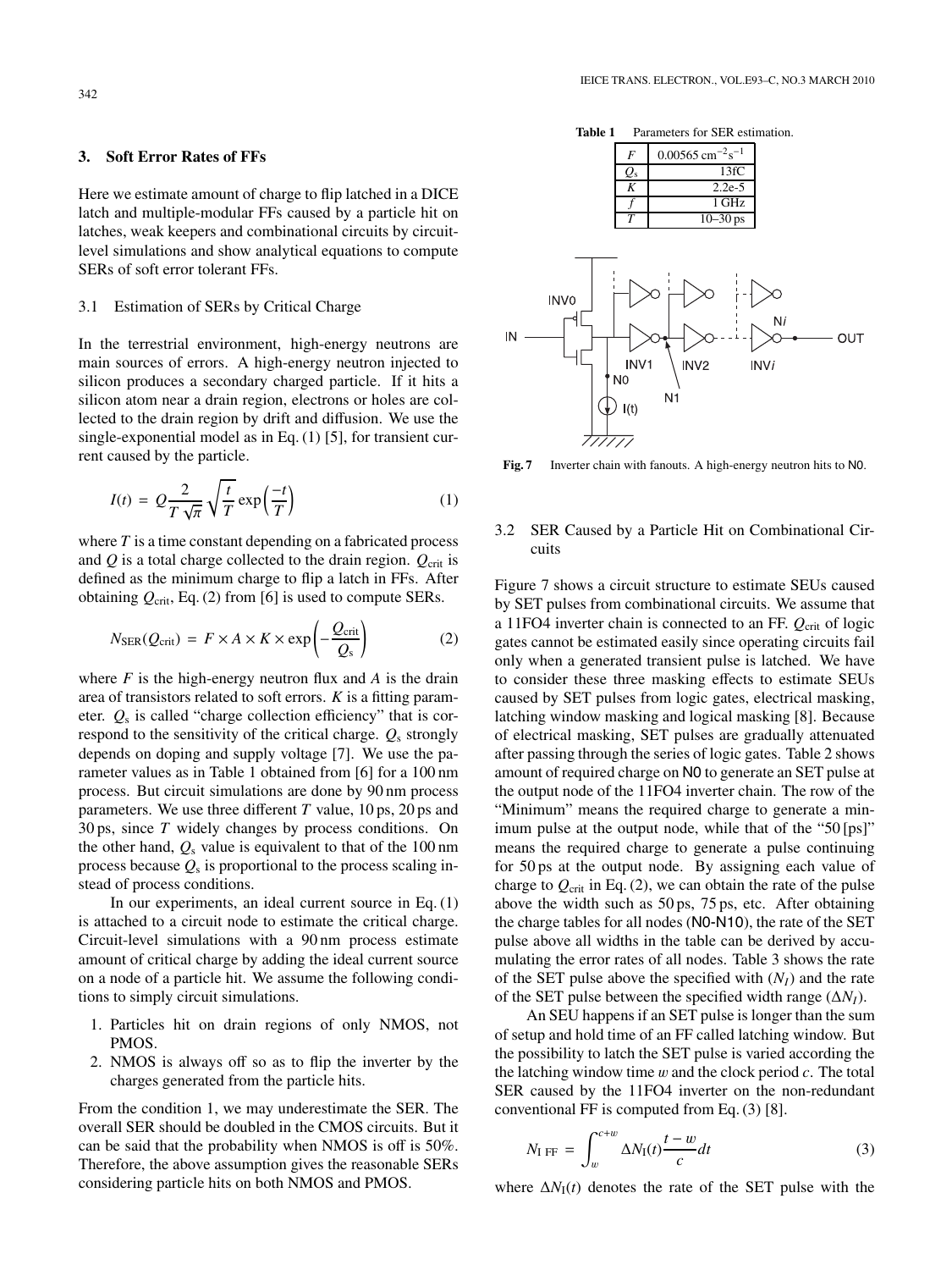**Table 2** Amount of required charge at N0 to generate an SET pulse at the output node of the 11FO4 inverter chain.

| Pulse      | Q[fC]       |      |      |      |      |      |  |  |  |  |
|------------|-------------|------|------|------|------|------|--|--|--|--|
| Width [ps] | $_{\rm N0}$ | N2   | N4   | N6   | N8   | N10  |  |  |  |  |
| Minimum    | 11.0        | 16.9 | 18.1 | 18.5 | 18.9 | 19.0 |  |  |  |  |
| 50         | 15.5        | 17.8 | 18.4 | 18.7 | 19.0 | 19.2 |  |  |  |  |
| 75         | 20.8        | 19.5 | 19.7 | 20.0 | 20.2 | 20.3 |  |  |  |  |
| 100        | 39.1        | 24.7 | 24.6 | 24.7 | 24.8 | 25.2 |  |  |  |  |
| 125        | 104         | 44.6 | 44.2 | 43.9 | 43.2 | 44.6 |  |  |  |  |
| 150        | 306         | 107  | 101  | 100  | 101  | 106  |  |  |  |  |
| 175        | 941         | 296  | 287  | 287  | 288  | 294  |  |  |  |  |
| 200        | NA          | 897  | 881  | 862  | 879  | 927  |  |  |  |  |

Table 3 Rate of the SET pulse according to the pulse width.

| Pulse Width [ps] |                  | $N_I$ [FIT] PW Range[ps]    | $\Delta N_I$ [FIT] |
|------------------|------------------|-----------------------------|--------------------|
| Min.             | 1.697e-03        |                             |                    |
| < 50             | 1.568e-03        | $\overline{\text{Min}}$ ~50 | 1.290e-04          |
|                  | $>75$ 1.360e-03  | $50 - 75$                   | 2.080e-04          |
|                  |                  | $75 - 100$                  | 2.080e-04          |
|                  | $>100$ 8.533e-04 | $100 - 125$                 | 5.067e-04          |
|                  | $>125$ 1.722e-04 | $\overline{125} \sim 150$   | 1.710e-04          |
|                  | $>150$ 1.477e-06 | $150 - 175$                 | 1.477e-06          |
|                  | $>175$ 7.497e-13 |                             |                    |
| >200             | 1.467e-32        | $175 - 200$                 | 7.497e-13          |



**Fig. 8** Filtering a SET pulse by delay elements.

pulse width *t*, which value can be complemented from  $\Delta N_I$ in Table 3. The SER caused by the 11FO4 inverter on DICE latch is also computed from Eq. (3) because of having no mitigation to SET pulse.

A delay element before redundant master latches prevents to flip multiple latches by an SET pulse. Suppose that the width of an SET pulse is  $P$  and  $P < c$ . Figure 8 explains three conditions in the case of DDMR and DTMR flip flops. A delay element with  $\tau$  delay time prevents multiple flip flops to capture an incorrect value caused by an SET pulse shorter than  $\tau + w$  (Condition 1). When  $\tau + w < P < 2\tau + w$ , multiple FFs may capture an incorrect value for  $(P - \tau - w)$ within a clock cycle (Condition 2). The latching window appears once in DDMR and twice in DTMR. When  $P > 2\tau + w$ , the period to capture an incorrect value becomes  $P - w$  only in DTMR (Condition 3).

By considering the above three conditions, error rates

**Table 4** SER in FIT/bit of a 11FO4 inverter chain according to  $\tau$  of delay elements.

| $T(ps) \rightarrow$      |                      | 10 <sub>ps</sub> | 20 <sub>ps</sub>     |          | 30 <sub>ps</sub>     |          |  |
|--------------------------|----------------------|------------------|----------------------|----------|----------------------|----------|--|
| $\tau$ (ps) $\downarrow$ | DMR<br>TMR           |                  | DMR                  | TMR      | DMR                  | TMR      |  |
|                          | $9.3e-5$             |                  |                      | $1.0e-4$ | $9.7e-5$             |          |  |
| 50                       | $2.6e-6$<br>$5.1e-6$ |                  | $2.7e-5$             | $5.3e-5$ | $3.8e-5$             | $7.3e-5$ |  |
| 75                       | 1.3e-15<br>$6.5e-16$ |                  | $5.0e-6$<br>$1.0e-5$ |          | $3.0e-5$<br>$1.5e-5$ |          |  |
| 100                      |                      |                  | $5.3e-8$             | 1.1e-7   | 3.2e-6               | $6.5e-6$ |  |



**Fig. 9** A Latch circuit diagram. A high-energy neutron hits to N0, 1 or 2 to flip the stored value of the latch.

of the delayed FFs are expressed as follows.

$$
N_{\text{I DTMR}} = 2 \int_{\tau+w}^{2\tau+w} \Delta N_{\text{I}}(t) \frac{t-\tau-w}{c} dt + \int_{2\tau+w}^{c+w} \Delta N_{\text{I}}(t) \frac{t-w}{c} dt \tag{4}
$$

$$
N_{\text{I DDMR}} = N_{\text{I D}^3 \text{MR}} = N_{\text{I ED}^2 \text{MR}} \\
= \int_{\tau+w}^{2\tau+w} \Delta N_{\text{I}}(t) \frac{t-\tau-w}{c} dt\n\tag{5}
$$

Table 4 shows SER of a 11F04 inverter chain computed from Eqs. (4), (5). It is exponentially reduced by  $\tau$  of the delay element.

#### 3.3 SER Caused by a Particle Hit on Latches

A latch in Fig. 9 is used for simulations. If CLK is 0, DATA drives all inverters and CMOS switches in the latch. Therefore, SEUs at CLK=0 can be ignored and the possibility of SEUs in latches is almost halved. The total SER of a latch is expressed as in Eq. (6)

$$
N_{\rm L} = \frac{1}{2} \sum_{i=0}^{2} N_{\rm SER}(Q_{\rm cLi})
$$
 (6)

where  $Q_{cL0}$ ,  $Q_{cL1}$ ,  $Q_{cL2}$  are the critical charges to flip the latch caused by particle hits at N0, 1, 2 respectively. In the case of the DICE latch, the total SER is described as in Eq. (7).

$$
N_{\rm D} = \frac{1}{2} \sum_{i=0}^{3} N_{\rm SER}(Q_{\rm cDi})
$$
 (7)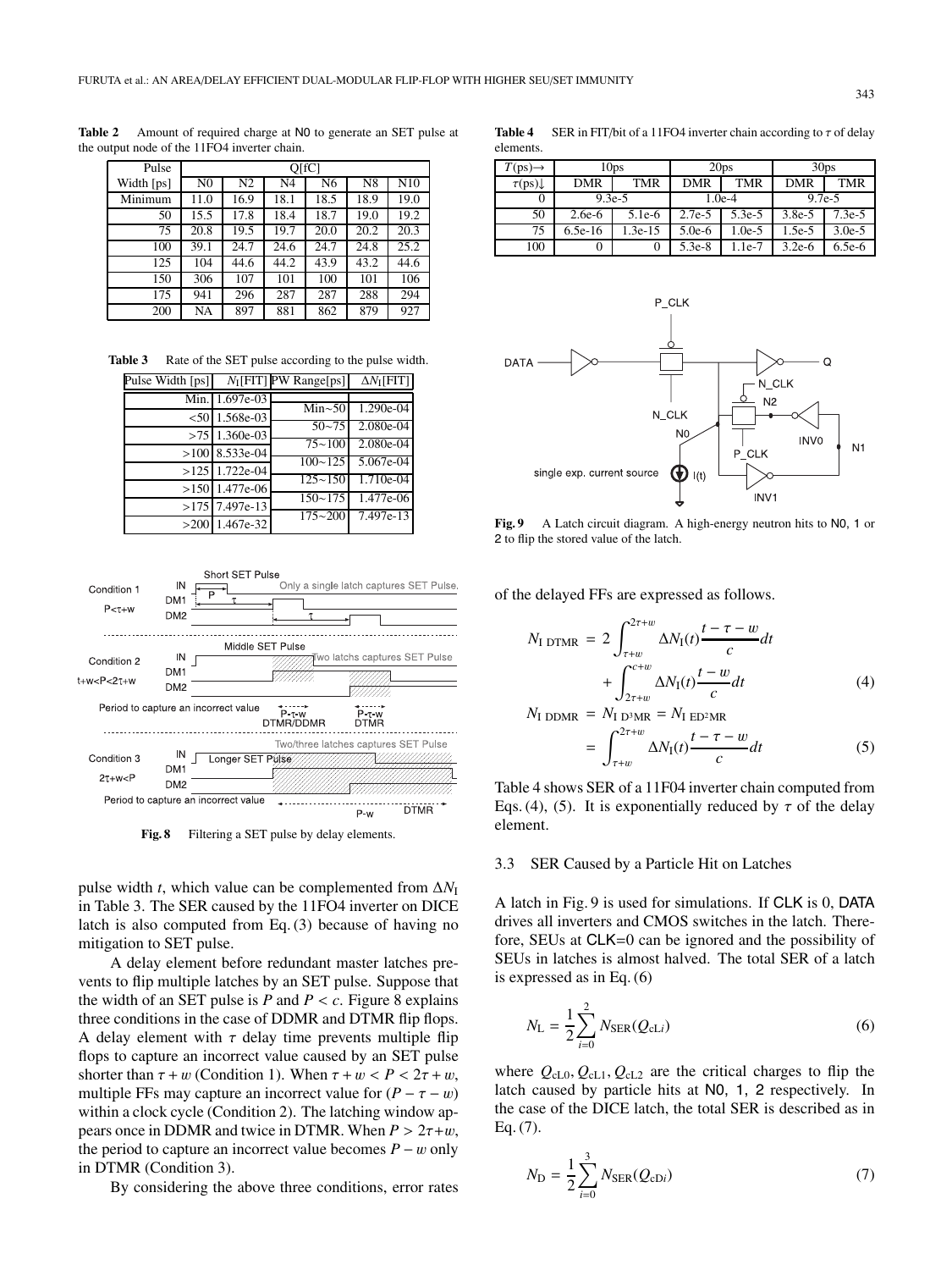IEICE TRANS. ELECTRON., VOL.E93–C, NO.3 MARCH 2010

 $Q_{cD}$ *i* indicate the critical charges of four storage nodes. Table 5 shows SERs in FIT/bit of latch and DICE latch. Compared with latch, DICE latch is very strong to SEU in our simulation results.

In the delayed TMR circuit, even if one latch flipped by a particle hit, it keeps correct value by a voter. However, if two or three latches are flipped by particle hits during a clock cycle, it cannot keep correct value. Hereafter, we call the error in which an FF is flipped to the wrong state as "critical error." For example, it is a critical error when two master/slave latches are flipped in the TMR FFs. The SER caused by SEUs on latches  $(N_{\text{L DTMR}})$  is described as in Eq. (8).

$$
N_{\text{L DTMR}} = 3 \times N_{\text{L}}^2 - N_{\text{L}}^3
$$
  
\n
$$
\approx 3 \times N_{\text{L}}^2
$$
 (8)

Figure 10 shows how to estimate SER of the DDMR FF. The bottom two lines in Table 5 are SERs of a weak keeper and a C-element. SER of the weak keeper is the sum of SERs caused by particles on N3-5. If there is no error on the two master latches, N4 is strongly driven by the inverter. But when one of master latches is flipped, N4 is floating. In that case, a particle hit on N3 flips the state of the weak keeper and causes critical error. The SER values in Table 5 is estimated considering these floating state. SER of the Celement is defined as the SER in which two slave latches are flipped by an SET pulse from the C-element. As shown in Table 5, SERs of the weak keeper and C-element are close to that of the latch. An SEU on a weak keeper can be recovered by the C-element. On the other hand, simultaneous SEUs on the two slave latches caused by SET pulses on the C-element always become critical errors. The total SER of the DDMR FF caused by a particle hit on latches, weak keepers and C-elements can be expressed as follows.

$$
N_{\rm L\;DDMR} \simeq N_{\rm L}^2 + 2N_{\rm L}N_{\rm W} + N_{\rm C} \tag{9}
$$

**Table 5** SERs in FIT/bit of a latch, weak keeper and C-element.

| $3.4e-4$<br>Latch $(N_L)$<br>$3.3e-4$<br><b>NO ERROR</b><br>DICE latch $(N_D)$<br><b>NO ERROR</b> | 30 <sub>ps</sub> | 20 <sub>ps</sub> | 10 <sub>ps</sub> | T                         |
|---------------------------------------------------------------------------------------------------|------------------|------------------|------------------|---------------------------|
|                                                                                                   | $3.1e-4$         |                  |                  |                           |
|                                                                                                   | 4.1e-37          |                  |                  |                           |
|                                                                                                   | $3.5e-4$         | $3.8e-4$         | $2.4e-4$         | Weak Keeper $(N_{\rm W})$ |
| C-element $(N_C)$<br>$1.9e-5$<br>$2.7e-5$                                                         | $3.0e-5$         |                  |                  |                           |



**Fig. 10** Estimation of SER of weak keeper and C-element. High-energy neutron on N3-5 may flip a weak keeper and two slave latches.

$$
N_{\rm C} = \int_{w}^{c+w} \Delta N_{\rm C}(t) \frac{t-w}{c} dt \tag{10}
$$

where  $\Delta N_C(t)$  denotes the rate of the SET pulse on the Celement with the pulse width *t*. As shown in Eq. (9), the SER of the DDMR does not become small because of the SER of the C-element  $(N_C)$ . These simultaneous SEUs on the slave latches should be eliminated to decrease the error rate. In the case of our proposed DMR FFs,  $N<sub>C</sub>$  is eliminated by delay element or doubled C-element and expressed as follows.

$$
N_{\rm C D^3 MR} = \int_{\tau+w}^{2\tau+w} \Delta N_{\rm C}(t) \frac{t-\tau-w}{c} dt
$$
 (11)

$$
N_{\rm C\ ED^2MR} = (N_{\rm C})^2 \tag{12}
$$

Compared with DDMR,  $D^3MR$  FF and ED<sup>2</sup>MR FF achieves relatively small SER.

## **4. Simulation Results**

### 4.1 Total SERs of the Conventional Redundant FFs

From Eqs. (3)–(12), we can compute the total soft error rates considering SEUs caused by a particle hit on FFs or inverter chains connected to them. Table 6 shows the total SERs of DICE latch and redundant FFs with the 11FO4 inverter chain at their input ports. We assume three time constant  $(T)$ values from 10 ps to 30 ps. Since DICE lath can not mitigate SET, its soft-error tolerance is just 10 times stronger than ordinal FF. This result show that SET mitigation is necessary to achieve higher soft error tolerance.

Figures 11–13 show the total SERs of multiplemodular FFs and proposed FFs from delay value  $\tau=0$  ps to  $\tau$ =200 ps. If a sufficient value of  $\tau$  is selected, DTMR FF,  $D<sup>3</sup>MR$  FF and ED<sup>2</sup>MR FF achieve SERs almost equivalent to conventional TMR FF which triples all circuit components. However, the SER of the DDMR FF is 1/20–1/40 of the ordinal non-redundant FF. It is because the SER by the C-element is relatively high as described in Eq. (9). SERs of delayed FFs are decreasing according to  $\tau$ . We choose the values of  $\tau$  to saturate the SER to the minimum values.

**Table 6** SERs of conventional redundant FFs.

|                       | $T=10$ ps           | $T=20$ ps           | $T=30$ ps           |
|-----------------------|---------------------|---------------------|---------------------|
| Ordinal FF            | 7.7e-04             | 7.5e-04             | $7.1e-04$           |
| DICE latch            | $9.3e-0.5$          | $1.0e-04$           | $9.7e-5$            |
| TMR FF                | $3.8e-28$           | $3.5e-28$           | $3.2e-28$           |
| <b>DTMR FF</b>        | $3.8e-28$           | $3.5e-28$           | $1.3e-26$           |
| $(\tau)$              | $(100 \,\text{ps})$ | $(150 \,\text{ps})$ | $(200 \,\text{ps})$ |
| <b>DDMR FF</b>        | $1.9e-0.5$          | $2.7e-0.5$          | $3.0e-0.5$          |
| $(\tau)$              | $(75 \,\text{ps})$  | $(100 \,\text{ps})$ | $(125 \,\text{ps})$ |
| $D^3MR$ FF            | $4.4e-28$           | $3.9e-28$           | $6.5e-27$           |
| $(\tau)$              | $(100 \text{ ps})$  | $(150 \,\text{ps})$ | $(250 \,\text{ps})$ |
| ED <sup>2</sup> MR FF | $4.4e-28$           | $3.9e-28$           | $6.5e-27$           |
| $(\tau)$              | $(100 \,\text{ps})$ | $(150 \,\text{ps})$ | $(200 \text{ ps})$  |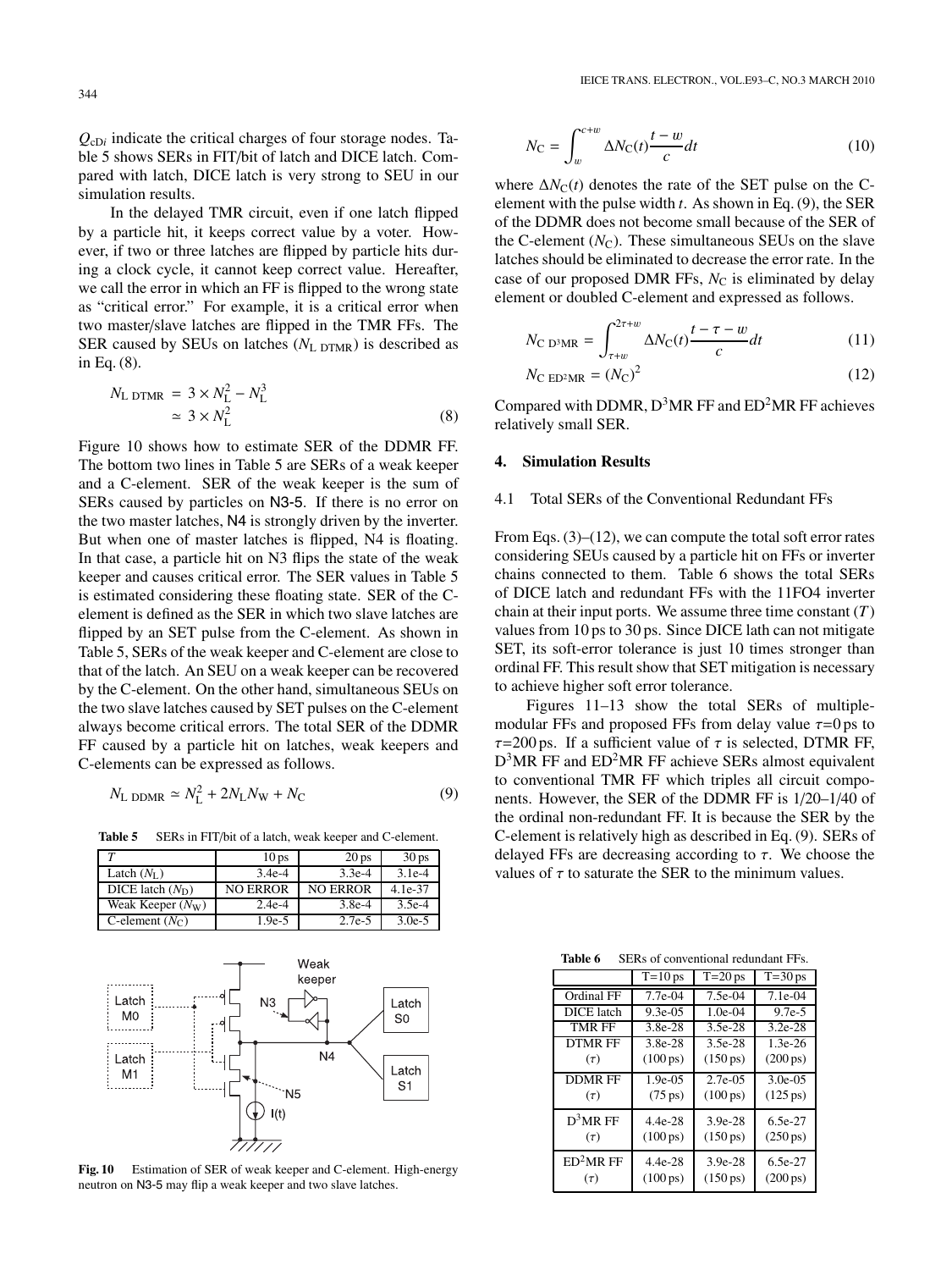## 4.2 Area and Delay Overhead of the Proposed Dual Modular FFs

Table 7 and Fig. 14 shows area, delay and power consumption of the proposed DMR FFs and the DTMR FF normalized by those of conventional non-redundant FF. Note that the  $\tau$  is chosen to make the SER is less than 1e-7 FIT. In the error rate of 1e-7 FIT, one million high-end processors including 120 thousand FFs keep on working for one year.



**Fig. 11** Total SERs of multiple-modular FFs and proposed FFs at  $T=10$  ps.



**Fig. 12** Total SERs of multiple-modular FFs and proposed FFs at  $T=20$  ps.

Note that an 11FO4 inverter chain is attached to each FF to simplify the SER estimation. It may be relatively low error rate. But when 1000 processor cores embedded in a workstation, one Million processors are equivalent to 1000 workstations. The area is computed to sum up areas of latches, inverters for delay elements, voters and C-elements implemented in standard cells. The delay and power consumption are estimated by circuit-level simulations using a 90 nm process parameter. Delay is defined as the minimum transition time from D (FF input) to Q (FF output). Power is defined as



**Fig. 13** Total SERs of multiple-modular FFs and proposed FFs at  $T=30$  ps.



**Fig. 14** Area and delay of the conventional and proposed FFs normalized by those of the conventional non-redundant FF.

**Table 7** Area, delay and power consumption of the proposed DMR and DTMR FFs normalized by those of conventional non-redundant FF.  $(\tau)$  is chosen to make the SER  $\langle$ 1e-7)

|                       | $T = 10$ ps |      |       | $T=20$ ps |       |                     |     | $T=30$ ps |      |     |                     |     |     |      |     |
|-----------------------|-------------|------|-------|-----------|-------|---------------------|-----|-----------|------|-----|---------------------|-----|-----|------|-----|
|                       |             | Area | Delay | $ADP*$    | Power |                     | A   | D         | ADP  | D   |                     | A   | D   | ADP  |     |
| <b>DTMR FF</b>        | $75$ ps     | 5.1  | 2.7   | 13.8      | 4.9   | $100 \,\mathrm{ps}$ | 5.7 | 32<br>ے . | 18.2 | 5.4 | $125$ ps            | 6.3 | 37  | 23.3 | 5.9 |
| $D^3MR$ FF            | $75$ ps     | 4.6  | 3.1   | 14.2      | 4.2   | $100 \text{ ps}$    | 5.2 | 3.6       | 18.7 | 4.7 | $150 \,\mathrm{ps}$ | 6.4 | 4.6 | 29.4 | 5.8 |
| ED <sup>2</sup> MR FF | $75$ ps     | 4.3  | 2.3   | 9.9       | 3.8   | $100 \,\text{ps}$   | 4.6 | 2.6       | 12.0 | 4.0 | $125$ ps            | 4.8 | 2.8 | 13.4 | 4.3 |

ADP: Area-Delay Product